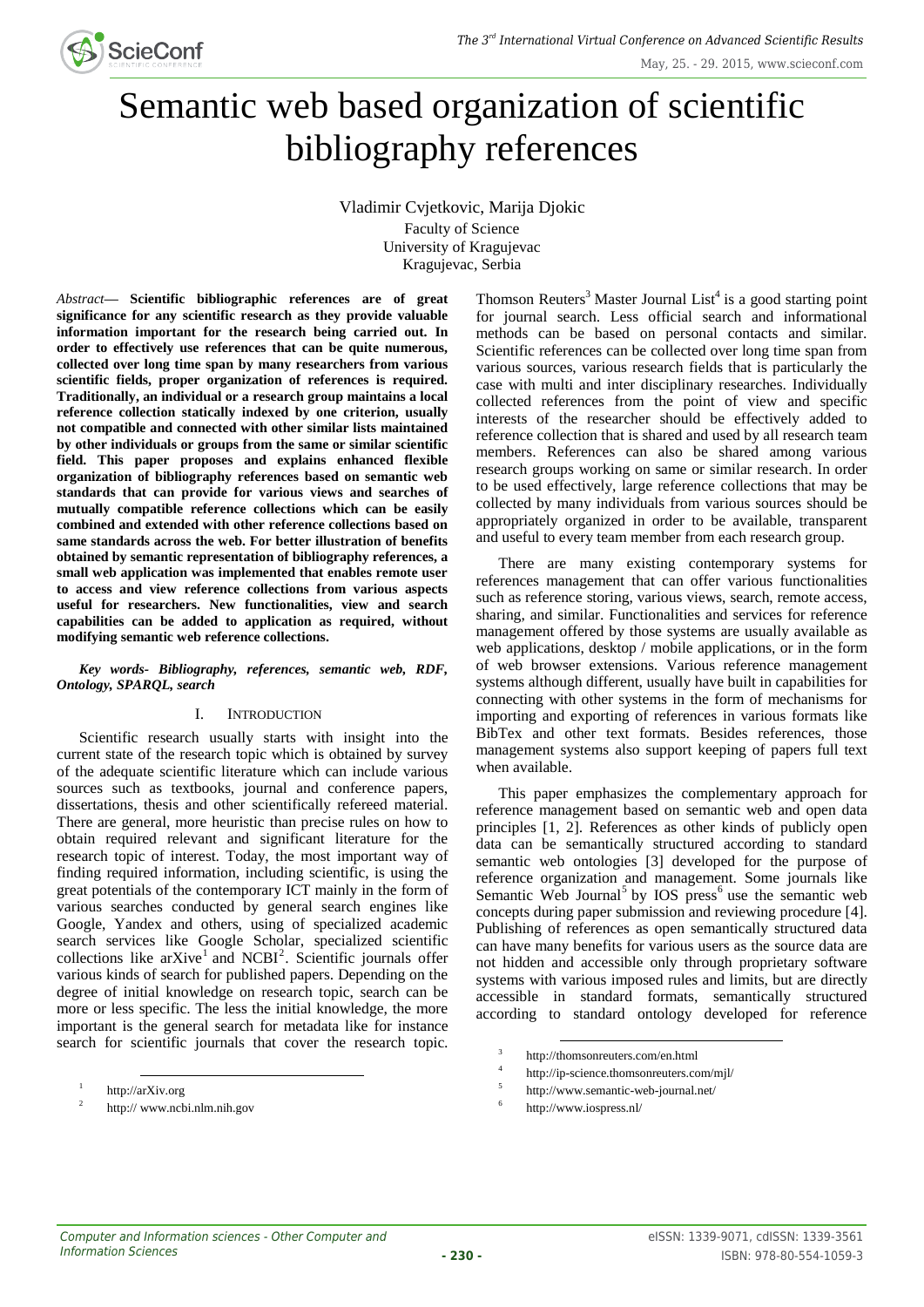management, which offers whole variety of views using standard semantic web tools, development of applications for required specific purposes, and easy linking of open data.

Following sections are organized in the following way: Chapter II lists some of the well-known systems that offer some kind of reference management with short descriptions; Chapter III discusses the semantic structuring of references based on existing standard ontologies for references; Chapter IV describes the structure of the proposed system for semantic based organization of references, Chapter V gives an overview of developed web application that uses semantic reference data, and Chapter VI is conclusion which gives paper overview and future work.

## II. SOME EXISTING REFERENCE MANAGEMENT SYSTEMS

Many existing systems help academics and researchers to organize their research work, with various installed functionalities for reference management as very important aspect of research work. All systems require creation of user account for identification and customization of virtual environment in the scope of existing functionalities which are considered as useful. Each registered user aids the creation of large searchable references collection that includes reference items entered by other users.

Mendeley<sup>7</sup> can import references from various sources and organize them online sorted in folders. Very important feature is search for scientific papers in various disciplines. Registered users can invite other users, search for other registered users and follow their work. Users groups with some common academic or scientific thematic can be created. There is also desktop application which is synchronized with online account and aids in collecting references from sources which are better accessible from the local computer.

BibBase <sup>8</sup> manages user references as a personalized publicly available web page with listed references that can be sorted and searched for by various criteria such as year, author, type, keywords and according to number of downloads. References can be imported in various ways, as BibTex entries, and also from other systems, like already mentioned Mendely and Zotero which will be mentioned. Users can browse and search for items entered by other registered users, such as reference entries, web pages, other users, by keywords, means of general search and listings ordered by popularity which is measured by number of visits.

ResearchGate<sup>9</sup> serves primarily for creation of a research network which connects registered users by paper co authorship and affiliation. It also uses member's skills and expertise as a criterion for posting research questions to competent members which are likely to provide an answer. Users are asked to confirm their own authorship on publications, and also to confirm authorship of others. If permissible, authors are asked and encouraged to upload whole papers in order to be available to other users. Publications of other members can be searched in various ways, such as

http://bibbase.org/

l

general search, recent publications, publications from user's network or publications from research field.

May, 25. - 29. 2015, www.scieconf.com

Zotero<sup>10</sup> combines user's virtual community and a handy versatile software tool which can be installed as a browser extension or as a standalone application with similar functionalities. Application can import various kinds of reference material as text and multimedia in various formats. All reference material is synchronized with online account which makes it both secure and available on many devices. One particular feature of Zotero which is available both online and from application is a reference exporting capability in various formats. Export formats which are of special interest for the rest of the paper from the aspect of semantic representation are following three formats: "Bibliontology RDF", "Dublin Core (CD) RDF" and "Zotero RDF" formats. RDF [5] (Resource Description Framework) is fundamental for representation of data on semantic web.

Google Scholar<sup>11</sup> "My Library" is a specialized Google search service for academic publications. Besides very famous search capabilities, for a registered user, Google Scholar offers "My Library" service for storing users publication found on Google Scholar. "My Library" is a sort of reference management system that collects user publications, provides annual histogram reference statistics and articles cited by the author.

KoBSON <sup>12</sup> is a Serbian National Library government supported project that provides full access to many worldwide journals, and has many useful academic services. One of the services is providing complete reference lists of papers published in journals with impact factor, for a selected author. Some other very useful services are search among extensive list of international journals with services for full access, annual historical data for selected journals impact factor, list of libraries with journal paper copies with designated starting year of subscription, and other.

Besides other sources, all mentioned systems that in some way support remote reference management influenced up to a point the idea for semantic based reference management system described in the remainder of the paper. However, the most important are KoBSON that served as the source of quality uniform references in BibTex format that were imported in Zotero web browser extension, and exported in RDF format. Once the references are in some RDF format, web application relying on SPARQL  $[6]$  processor  $1314$  can quite easily obtain majority of described functionalities with publicly available open data based on some of the RDF formats, like RDF/XML [7] or Turtle [8] as the most common RDF formats.

# III. STANDARD ONTOLOGIES FOR REFERENCES

Publishing of open data for semantic web relies on structuring data according to appropriate ontology that can describe knowledge for the context of data being published and

1

- $13$  Jena Fuseki http://jena.apache.org/index.html
- <sup>14</sup> DotNetRDF http://www.dotnetrdf.org/

<sup>7</sup>https://www.mendeley.com/

http://www.researchgate.net/

 $10$  https://www.zotero.org/

<sup>11</sup>http://scholar.google.com/

 $12$  http://kobson.nb.rs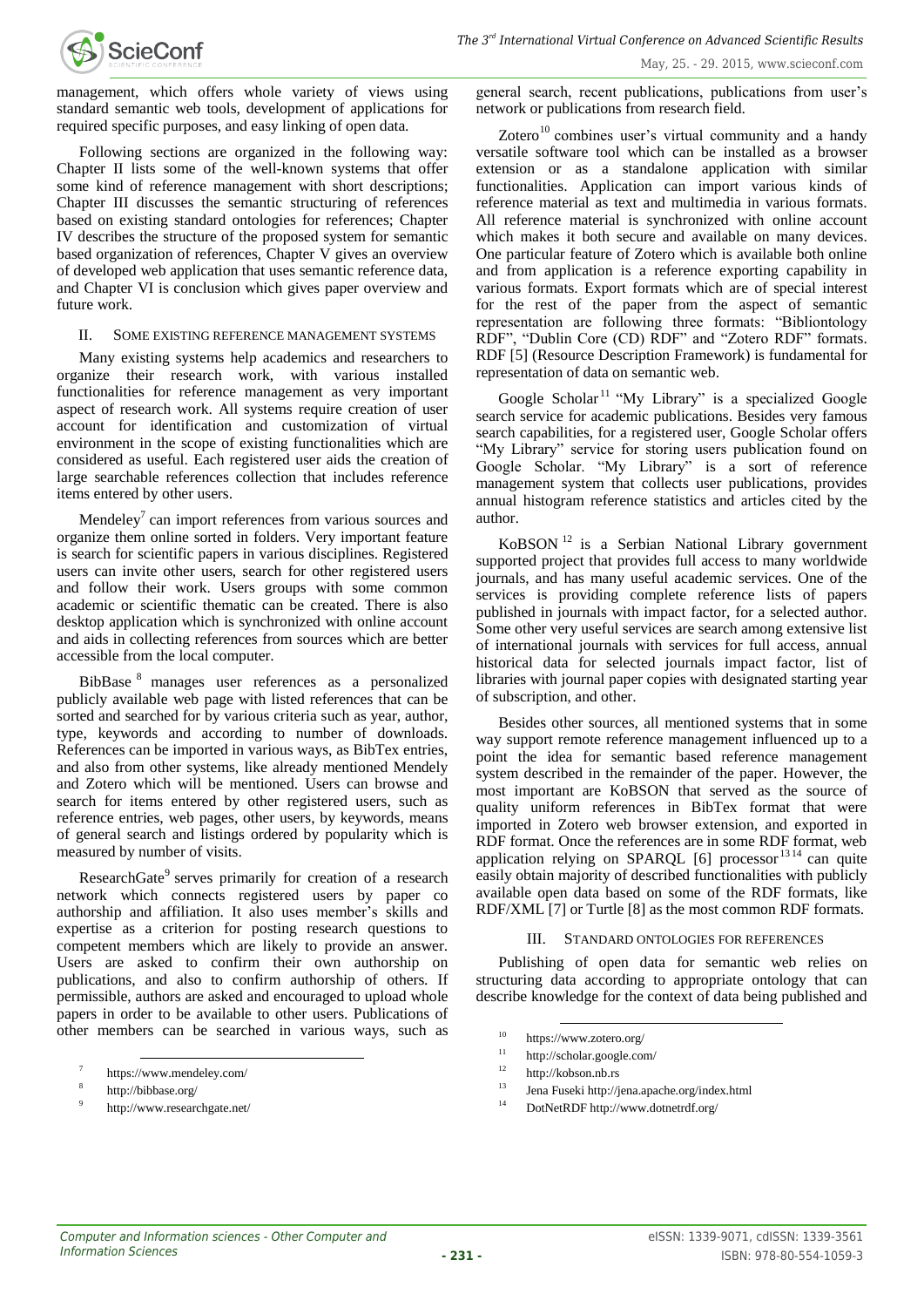

presented. In order to present open data in a standard way, existing standard ontologies and vocabularies should be used in the first place. If according to the best knowledge such ontology is not known, the new specific ontology is developed in order to adequately represent data and to enable various required specific views of data using the SPARQL queries by any interested party. New ontologies are developed using the OWL [9] and existing other appropriate ontologies and vocabularies. While both vocabularies and ontologies are represented as RDF, vocabularies define basic notions - terms and properties, and ontologies describe knowledge structure by various relationships and constraints.

For describing bibliography references, standard ontologies [10, 11] exist. The main ideas and significance of semantic publishing are based on original ideas and recommendations by Tim Berners Lee [12].

The Bibliographic Ontology<sup>15</sup> (BO) [13] was developed with the aim of describing bibliographic references for semantic web. It relies on standard vocabularies such as DC<sup>16</sup> (Dublin Core) and  $FOAF<sup>17</sup>$ . BO is used by Zotero for exporting references into RDF format.

The Semantic Publishing and Referencing Ontologies (*SPAR*) <sup>18</sup> [14] consists of eight component ontologies which are independent and can be used independently or in any combination for complete required description of various bibliographic entities.

The Zotero RDF used by Zotero online, web browser extension and standalone application for conversion of reference data to RDF from some of the textual reference formats, like BibTex, was actually used for web application presented in this paper. It was intentionally selected among other

LISTING 1 EXAMPLE OF REFERENCE IN BIBTEX

```
@ARTICLE{
   author={Srecko R Trifunovic and Zoran D 
Matovic and V Milovanovic and H Kawaguchi and M 
Yamasaki},
   year={2000},
   title={Manganese(II) complexes with edta-type 
ligands. The molecular structure of aquo-
dihydrogen(1,2-propanediamine-N,N,N',N'-
tetraacetate)manganese(II)trihydrate,[Mn(H(2)1,2-
pdta)(H2O)] center dot 3H(2)O,
   journal={TRANSITION METAL CHEMISTRY},
   volume = {25},
   number={6},
   pages={680-685},
   document type={Article},
   }
```
alternatives for test purposes, as the BO is actually recommended<sup>19</sup> as preferable to Zotero RDF.

 $15$  http://bibliontology.com/

l

- $16$  http://dublincore.org/documents/dcmi-terms/
- <sup>17</sup> http://www.foaf-project.org/
- <sup>18</sup> http://sempublishing.sourceforge.net/
- Simon May 31st 2013 on page:

https://forums.zotero.org/discussion/29807/zotero-rdf-documentation/

IV. SEMANTIC ORGANIZATION OF REFERENCES

Bibliographic references as a significant component of scientific research should be available in an appropriate form for required review. As the most appropriate form is not the same for various review requirements, reference collection should be available in various forms depending on required review and use. Large reference collections can be reviewed and searched chronologically, by journal, by author, by group of authors, by keyword or by some other specific request that can also be some combination of the mentioned. In order to achieve that, reference collection should be presented in a form flexible enough. Additional requirement is that reference source data, or reference data in "raw form" should be publicly available for creation of updated application that will provide required specific view of references in a standard way. Semantic web ontology based structure of references can provide for all stated requirements and can even provide for additional quality of integration with other reference collections with same semantic structure.

As stated earlier, a number of reliable uniform references were downloaded from KoBSON repository source reference in BibTex format. References from KoBSON in BibTex format organized according to principal authors were imported in Zotero web browser plug in reference management application. Using the Zotero application built in exporting capabilities, the files in Zotero RDF were created for each principal author. The notion of principal author indicates that all references in one RDF file have that author as one of the coauthors. Conversion from BibTex to RDF can be treated as equivalent from the aspect of data which are the same in both formats. But, although the data are the same, and both formats are textual, directly visible in plain text editor, RDF format has advantage that it can be queried by SPARQL query engine even as plain text file available from the web server. Listing 1 shows a reference in BibTex format.

Every RDF document has heading with XML namespaces (xmlns) used for identification of resources, shown in listing 2. In the remainder of RDF document are definitions of resources, the references data, with example given in listing 3.

LISTING 2 RDF HEADING

| $<$ rdf:RDF<br>xmlns:rdf="http://www.w3.org/1999/02/22-rdf-<br>syntax-ns#"<br>xmlns:z="http://www.zotero.org/namespaces/export#<br>$\mathbf{H}$             |
|-------------------------------------------------------------------------------------------------------------------------------------------------------------|
| xmlns:dcterms="http://purl.org/dc/terms/"<br>xmlns:dc="http://purl.org/dc/elements/1.1/"<br>xmlns:prism="http://prismstandard.org/namespac<br>es/1.2/basic/ |
| xmlns:bib="http://purl.org/net/biblio#"<br>xmlns:foaf="http://xmlns.com/foaf/0.1/">                                                                         |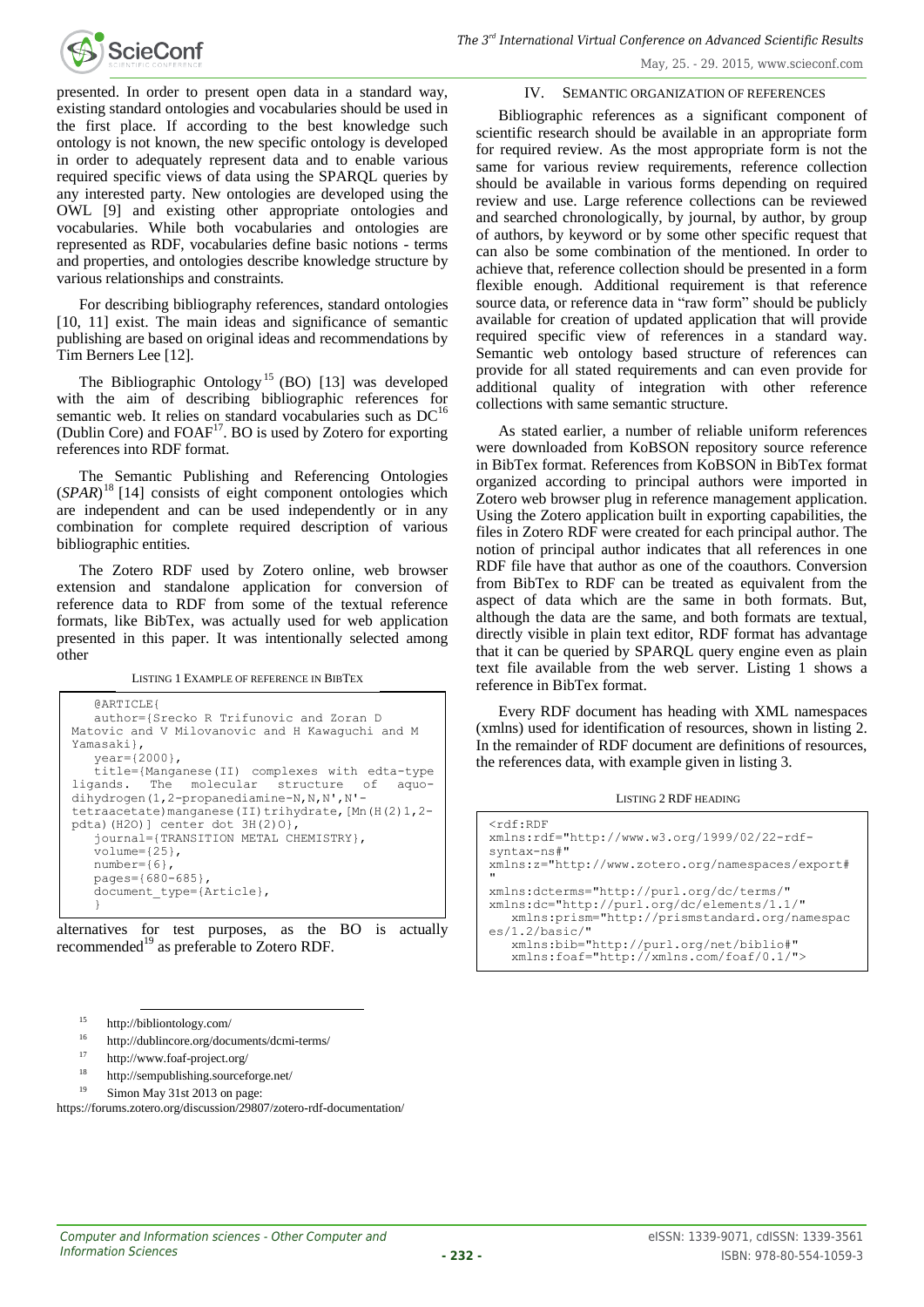

LISTING 3 REFERENCE IN RDF

```
<bib:Article rdf:about="#item_202">
<z:itemType>journalArticle</z:itemType>
<dcterms:isPartOf>
<bib:Journal>
<dc:title>TRANSITION METAL CHEMISTRY </dc:title>
<prism:volume>25</prism:volume>
<prism:number>6</prism:number>
</bib:Journal>
</dcterms:isPartOf>
<bib:authors>
<rdf:Seq>
<sub>rdf</sub>:115</sub>
<foaf:Person>
<foaf:surname>Trifunovic</foaf:surname>
<foaf:givenname>SreckoR.</foaf:givenname>
</foaf:Person>
\langle/rdf:li\rangle<rdf:li\rangle<foaf:Person>
<foaf:surname>Matovic</foaf:surname>
<foaf:givenname>Zoran D.</foaf:givenname>
</foaf:Person>
</rdf:li><rdf:li>
<foaf:Person>
<foaf:surname>Milovanovic</foaf:surname>
   <foaf:givenname>V.</foaf:givenname>
   </foaf:Person>
   </rdf:li><rdf:li>
   <foaf:Person>
   <foaf:surname>Kawaguchi</foaf:surname>
   <foaf:givenname>H.</foaf:givenname>
   </foaf:Person>
   \langle/rdf:li>\langlerdf:li\rangle<foaf:Person>
   <foaf:surname>Yamasaki</foaf:surname>
   <foaf:givenname>M.</foaf:givenname>
   </foaf:Person>
   \langle/rdf:li>
   </rdf:Seq>
   </bib:authors>
   <dc:title>Manganese(II) complexes with edta-
type ligands. The molecular structure of aquo-
dihydrogen(1,2-propanediamine-N,N,N ',N '-
tetraacetate)manganese(II) trihydrate, 
[Mn(H(2)1,2-pdta)(H2O)] center dot 
3H(2)O</dc:title>
   <bib:pages>680-685</bib:pages>
   <dc:date>2000</dc:date>
   </bib:Article>
```
RDF listings 2 and 3 are in RDF/XML syntax. Whole RDF file with many other references is publicly accessible at the address:

http://physics.kg.ac.rs/references/TrifunovicSreckoRCorrected. rdf

Once the references are in RDF format, many various views of reference data can be obtained by SPARQL queries from SPARQL processors. SPARQL query in listing 4 gives complete listing of all references with SPARQL processor at the address: http://147.91.205.66:2020/sparql.html

Instead of SPARQL processor at the upper address, some other could be used as well. More RDF files with references from various web addresses can be merged as SPARQL source by adding <from> clauses in SPARQL query. In order to create user interface for easy selecting of various reviews web application was created that illustrates some of the capabilities for various reviews of semantically structured reference collection.

LISTING 4 SPARQL QUERY FOR ALL REFERENCES

prefix bib: <http://purl.org/net/biblio#> prefix dc: <http://purl.org/dc/elements/1.1/> prefix z: <http://www.zotero.org/namespaces/export#> prefix dcterms: <http://purl.org/dc/terms/> prefix prism: <http://prismstandard.org/namespaces/1.2/basic/ > prefix rdf: <http://www.w3.org/1999/02/22-rdfsyntax-ns#> prefix foaf: <http://xmlns.com/foaf/0.1/> prefix fn: <http://www.w3.org/2005/xpathfunctions#> select distinct ?Paper ?Authors ?Type ?Journal ?Volume ?No ?Year ?Pages from <http://physics.kg.ac.rs/physics/TrifunovicSrec koRCorrected.rdf> where{?a a bib:Article. optional {?a dc:title ?Paper} optional {?a z:itemType ?Type} optional {?a dc:date ?Year} optional {?a bib:pages ?Pages} ?a dcterms:isPartOf ?x. ?x a bib:Journal; optional {?x dc:title ?Journal} optional {?x prism:volume ?Volume} optional {?x prism:number ?No} {select distinct ?a (group\_concat (distinct ?FullName; separator =  $\sqrt{\frac{1}{n}}$  as ?Authors) where{{select ?a ?FullName where{?a a bib:Article; bib:authors [a rdf:Seq; ?b [a foaf:Person; foaf:givenname ?Name; foaf:surname ?Surname]]. let(?FullName :=fn:concat(?Name, " ", ?Surname))} order by ?b }} group by ?a }} order by ?Year

## V. WEB APPLICATION FOR REFERENCES REVIEW

Developed web application is purely client oriented without component working on server, excluding SPARQL processor.



Figure 1 Web application architecture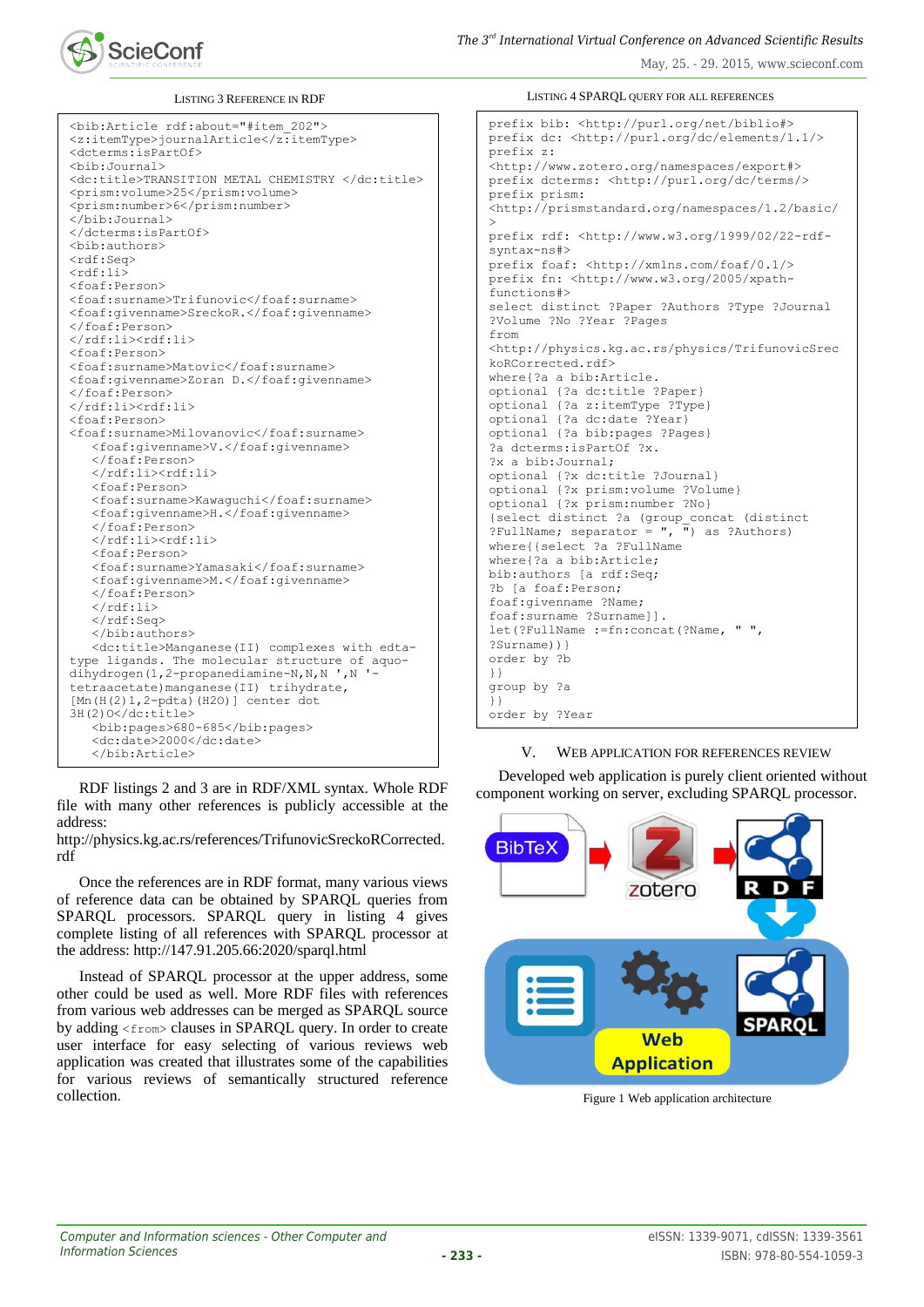

| Semantic references<br>$\times$                                                                                                                                                    |                                                                                                                                                                                          |                                 |                                                                         |        |               |                |                 |  |  |  |
|------------------------------------------------------------------------------------------------------------------------------------------------------------------------------------|------------------------------------------------------------------------------------------------------------------------------------------------------------------------------------------|---------------------------------|-------------------------------------------------------------------------|--------|---------------|----------------|-----------------|--|--|--|
| physics.kg.ac.rs/references/<br>C<br>一个                                                                                                                                            |                                                                                                                                                                                          |                                 |                                                                         |        |               |                |                 |  |  |  |
| <b>Semantic references Principal author: Srecko R. Trifunovic</b>                                                                                                                  |                                                                                                                                                                                          |                                 |                                                                         |        |               |                |                 |  |  |  |
| Principal authors list                                                                                                                                                             | Authors<br><b>Journals</b>                                                                                                                                                               |                                 |                                                                         |        |               |                |                 |  |  |  |
| <b>Extensive authors list</b><br>PapersNo<br>Raza Murad Ghalib<br>-------------<br>Publications for selected author Co authors for selected author<br>Journals for selected author |                                                                                                                                                                                          |                                 |                                                                         |        |               |                |                 |  |  |  |
| <b>SPARQLer Query Results</b><br>Paper                                                                                                                                             | <b>Authors</b>                                                                                                                                                                           |                                 | Journal                                                                 | Year   | <b>Volume</b> | N <sub>o</sub> | Pages           |  |  |  |
| "Isolation and Crystal<br>Structure Determination of<br>3.5.4 '-Trihydroxy-6.7-<br>Dimethoxy-Flavone<br>(Eupalitin) from Asparagus<br>falcatus (Linn.)"                            | "Raza Murad Ghalib, Sayed<br>Hasan Mehdi, Rokiah Hashim.<br>Othman Sulaiman, Arto<br>Valkonen, Kari Rissanen,<br>Srecko R. Trifunovic"                                                   | <b>Type</b><br>"journalArticle" | "JOURNAL OF<br><b>CHEMICAL</b><br>CRYSTALLOGRAPHY"                      | "2010" | "40"          | "6"            | $"510-$<br>513" |  |  |  |
| "A novel caryophyllene type<br>sesquiterpene lactone from<br>Asparagus falcatus (Linn.);<br>Structure elucidation and<br>anti-angiogenic activity on<br>HUVECs"                    | "Raza Murad Ghalib, Rokiah<br>Hashim, Othman Sulaiman.<br>Sayed Hasan Mehdi, Arto<br>Valkonen, Kari Rissanen.<br>Srecko R. Trifunovic, Mohamed<br>Ahamed, Amin Majid, Fumio<br>Kawamura" | "journalArticle"                | "EUROPEAN<br><b>JOURNAL OF</b><br><b>MEDICINAL</b><br><b>CHEMISTRY"</b> | "2012" | "47"          |                | $"601-$<br>607" |  |  |  |
|                                                                                                                                                                                    |                                                                                                                                                                                          |                                 |                                                                         |        |               |                |                 |  |  |  |



Its purpose is to enable user remote web access for selection of various reference reviews and filtering. All functionality is implemented in JavaScript which sends parametric SPARQL queries to SPARQL processor, and displays generated result. General architecture of web application is presented in Fig. 1. References prepared in BibTex format are converted by Zotero application to RDF in RDF/XML syntax. RDF files generated by Zotero are publicly available at web server folder with web address: http://physics.kg.ac.rs/references

The same web address is also used to start web application from index.htm file. RDF file names follow simple template:

<SurnamenameFirstnameMiddlenameletterCorrected.rdf>

Names in template correspond to principal author's names that can be selected in web application from drop down list under "Principal authors list" tab. For selected principal author, various reference views and filtering are available under tabs "Authors" and "Journals" as can be seen in Fig 2, which shows "Publications for selected author" which is a coauthor of currently selected principal author whose name is written at the top of the web page. All coauthors including currently selected principal author can be selected from "Extensive authors list: drop down list shown in Fig 2. Other two views available under "Authors" tab are "Coauthors for selected author" and "Journals for selected author". Views are activated by corresponding buttons with descriptive text. Under "Journals"

tab there is a drop down list "Extensive journal list" which includes all journals for selected principal author. The two views are currently available corresponding to journals, "Journals" which gives all journals with number of papers, and "Papers for selected journal" which lists papers for selected journal as shown in Fig 3 for a different principal author than in Fig 2.

Web application illustrates the potential of references semantic structuring. When converted to RDF, each element of every reference item becomes available for search, filtering, display, grouping, sorting and indexing thus offering virtually unlimited possibilities for required reference management. References "raw" data are publicly available in standard plain text files which can be referenced by SPARQL queries from any Internet enabled location.

# VI. CONCLUSION

Semantic structuring of scientific bibliographic references proposed in this paper is based on semantic web standards and open data assumption. Although there are many existing online reference management systems, main advantages of proposed semantic open data alternative for reference management are public availability of data in plain text raw format, great